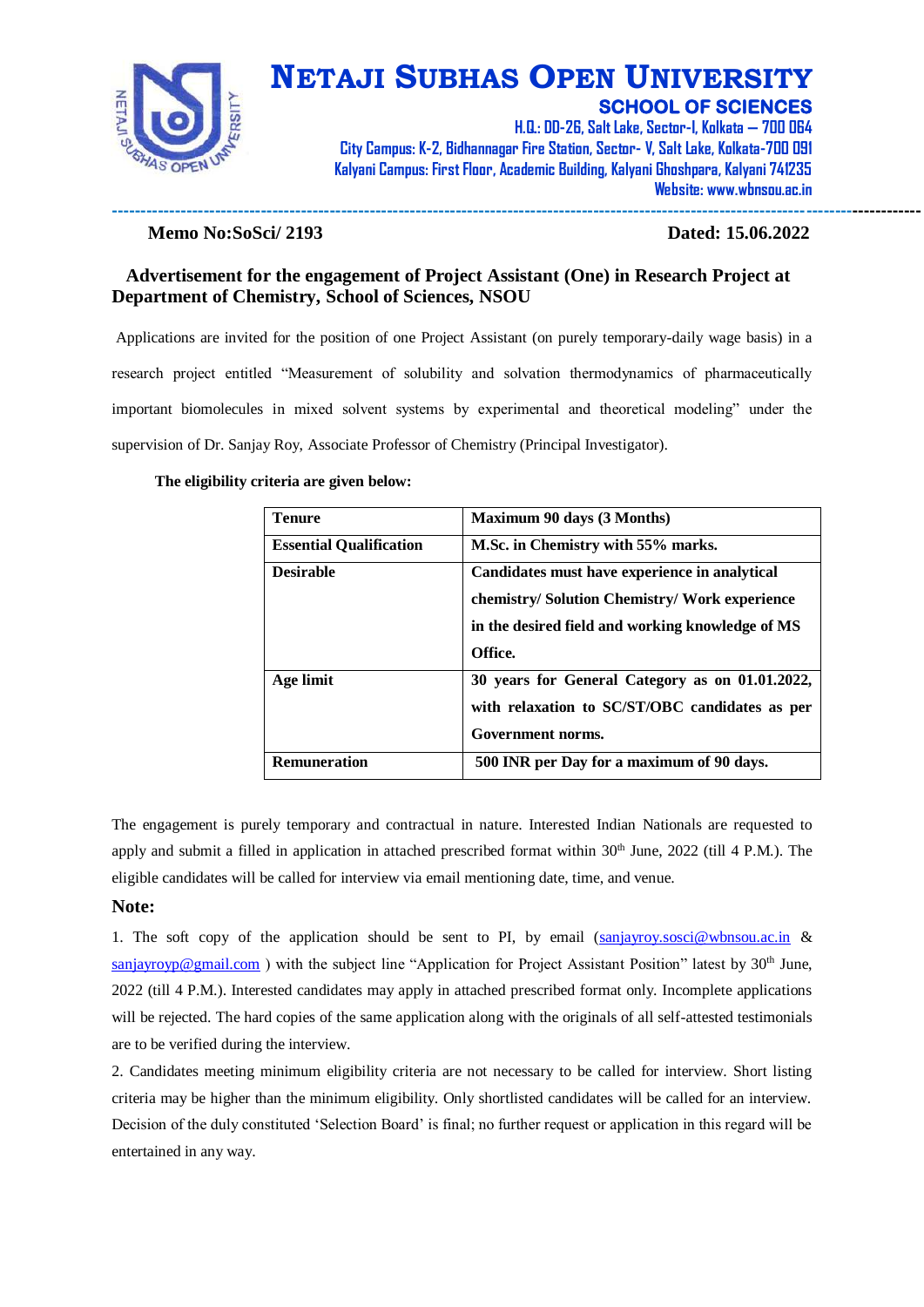

**---------------------------------------------------------------------------------------------------------------------------------------------**

**H.Q.: DD-26, Salt Lake, Sector-I, Kolkata — 700 064 City Campus: K-2, Bidhannagar Fire Station, Sector- V, Salt Lake, Kolkata-700 091 Kalyani Campus: First Floor, Academic Building, Kalyani Ghoshpara, Kalyani 741235 Website: www.wbnsou.ac.in**

3. Selected candidates will not be entitled to claim any regular appointments/absorption in this institute. No TA & DA will be paid for appearing in the interview.

Sd/- Dr. Sanjay Roy Sd<sup>--</sup> (Principal Investigator)

Associate Professor of Chemistry Director, School of Sciences, NSOU

Copy to: 1. ITO, NSOU for website upload; 2. Director, CIQA; 3. Finance Officer 4. E.S. to V.C.

 $Sd$ - $Sd$ -Associate Professor of Chemistry School of Sciences, NSOU (Principal Investigator)

Dr. Sanjay Roy Director, School of Sciences, NSOU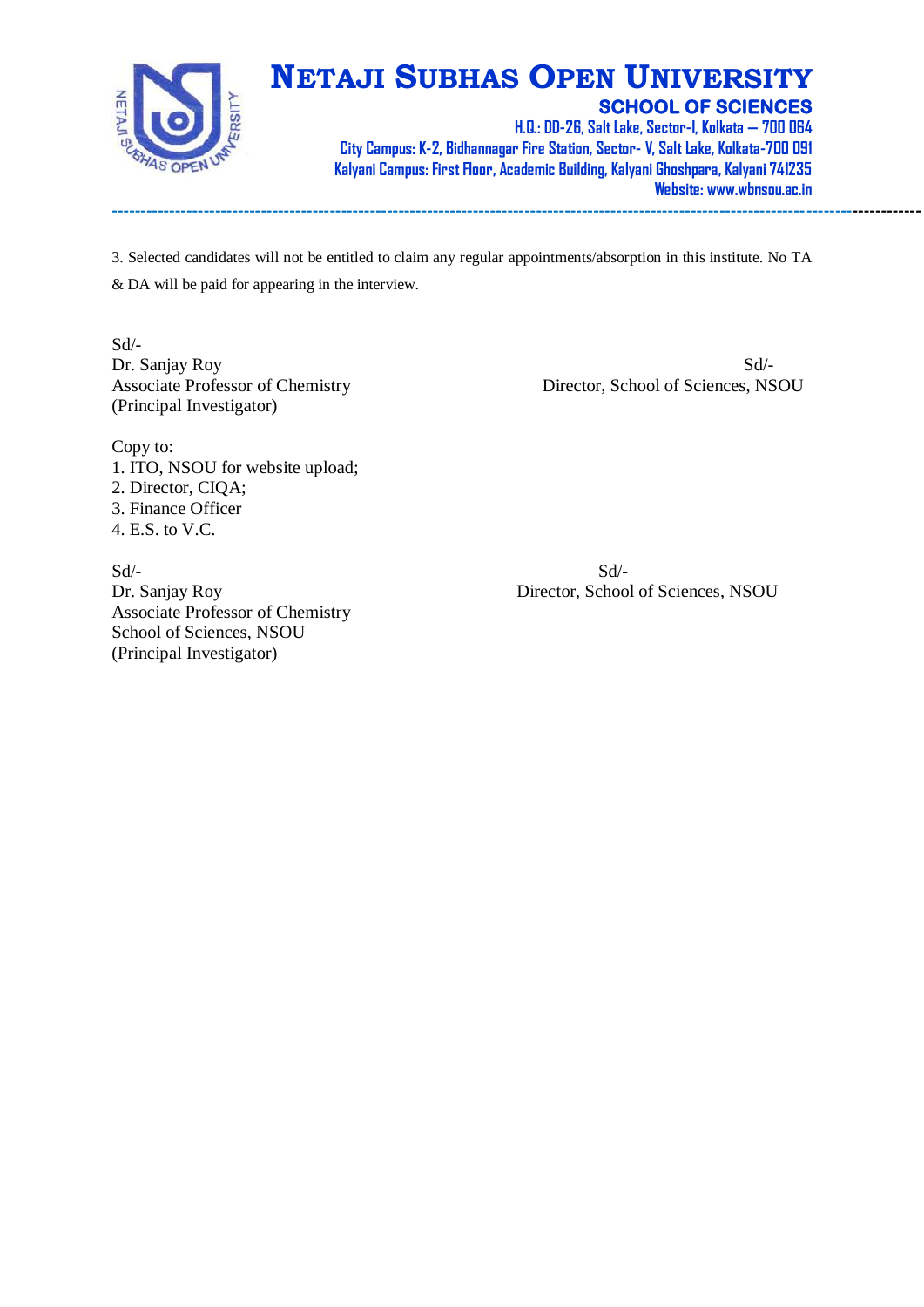

**H.Q.: DD-26, Salt Lake, Sector-I, Kolkata — 700 064 City Campus: K-2, Bidhannagar Fire Station, Sector- V, Salt Lake, Kolkata-700 091 Kalyani Campus: First Floor, Academic Building, Kalyani Ghoshpara, Kalyani 741235 Website: www.wbnsou.ac.in**

## **Application for the engagement of Project Assistant (one) in Research Project at Department of Chemistry, School of Sciences, NSOU APPLICATION FORM**

A) Position for which this application is to be considered:

**---------------------------------------------------------------------------------------------------------------------------------------------**

Paste your recent Passport size Photograph

B) Name of the Project Applied for:

C) Applicant's Details:

\_\_\_\_\_\_\_\_\_\_\_\_\_\_\_\_\_\_\_

1. Name of the Applicant:

2. Name of Father / Guardian:

3. Date of Birth (dd/mm/yyyy): \_\_\_\_\_\_\_\_\_\_\_\_\_\_\_\_\_\_\_\_\_\_\_\_\_\_\_\_\_\_\_

4. Gender: Male / Female / Others:

5. Category: General /SC/ST/OBC/Others:

6. Address for communication:

Pin: Email: Email: (Mandatory)

WhatsApp Number: \_\_\_\_\_\_\_\_\_\_\_\_\_\_\_\_\_\_\_\_\_\_\_\_\_

Mobile:

7. Educational Qualifications (Starting from Secondary Examination):

| <b>Examination Council</b> | Year of | passing | Subjects / | Specialization |
|----------------------------|---------|---------|------------|----------------|
| /University                |         |         |            |                |
| Higher<br>Secondary        |         |         |            |                |
| (H.S)                      |         |         |            |                |
| B.Sc.                      |         |         |            |                |
|                            |         |         |            |                |